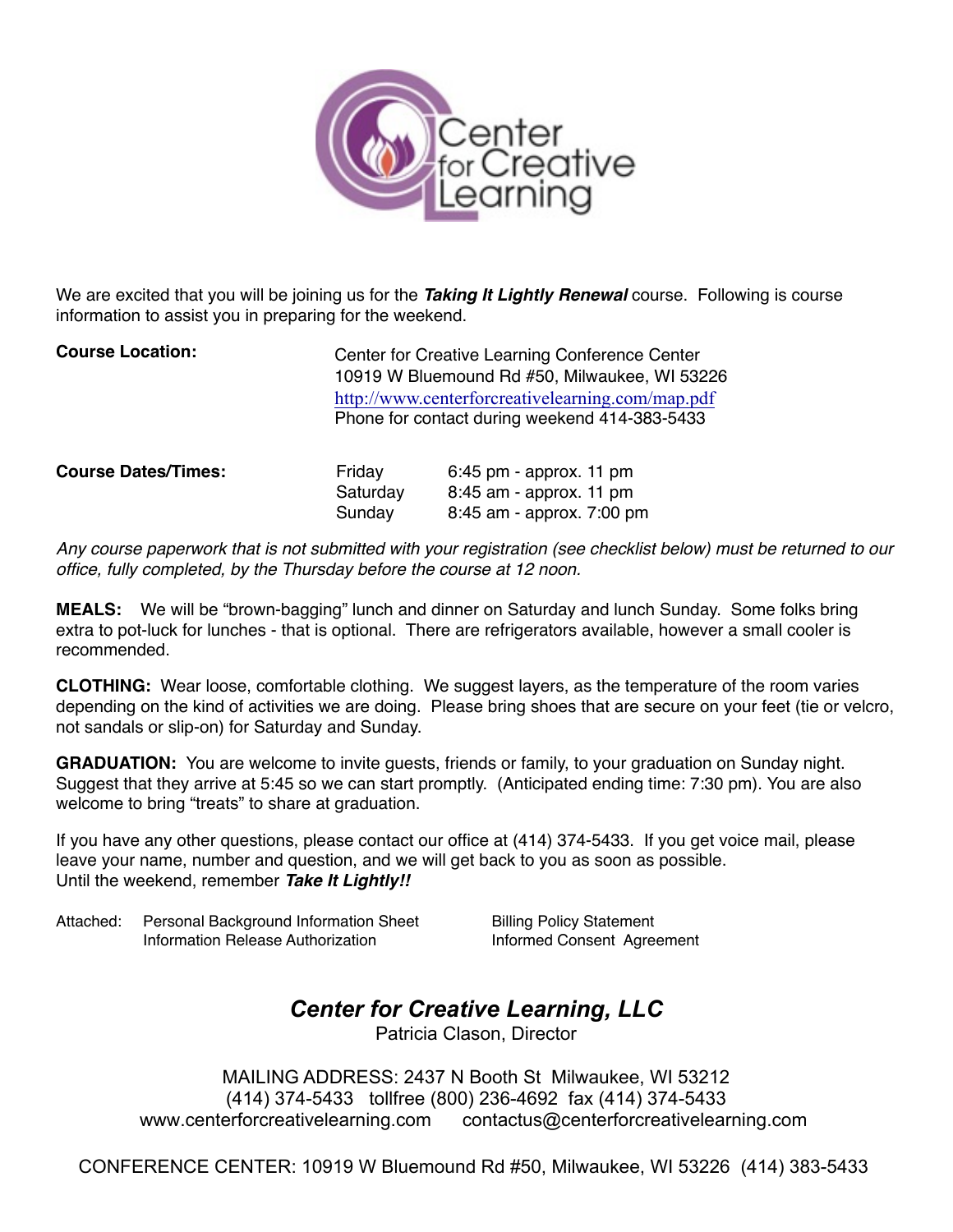## **CHECKLIST FOR REGISTRATION:**

### **\_\_\_\_ Please register online at <http://www.centerforcreativelearning.com/registration.php>**

**RETURN IMMEDIATELY:** Information Release Authorization (if you are seeing a therapist), Signed Billing Policy Statement, Informed Consent Agreement and your deposit of \$200, payable to the Center for Creative Learning with this paperwork to guarantee your space in the weekend dates of your choice. The balance of \$270 is due 5 days prior to the weekend.

### \_\_\_\_ **RETURN no later than 5 days prior to the course:**

Personal Background Information and balance of your course fee

# **GENERAL REMINDERS CHECKLIST:**

This list will help you plan/pack for the weekend.

- Wear long pants (no shorts or skirts).
- Wear socks and shoes that stay securely on your feet. Please do not wear slip-on shoes, sandals or heavy boots.
- Wear loose, comfortable clothing in layers. (T-shirt and a sweatshirt or sweater)
- Do not wear jewelry, perfume, cologne or after-shave.
- Bring food for lunch (and something to share if you want) plan for three meals (Saturday lunch, dinner and Sunday lunch). A small cooler for your food is recommended. Some refrigerator space is available. A Pick'n'Save grocery store is within one mile of the Center.
- If you wear contacts, you might want to either wear your glasses or bring your glasses and your contact supplies with you.
- The phone number to the Conference Center is (414) 383-5433. The phone is answered the entire time we are here. This is the number to give to anyone who might need to reach you for an emergency during the course hours.

# *Center for Creative Learning, LLC*

Patricia Clason, Director

MAILING ADDRESS: 2437 N Booth St Milwaukee, WI 53212 (414) 374-5433 tollfree (800) 236-4692 fax (414) 374-5433 www.centerforcreativelearning.com contactus@centerforcreativelearning.com

CONFERENCE CENTER: 10919 W Bluemound Rd #50, Milwaukee, WI 53226 (414) 383-5433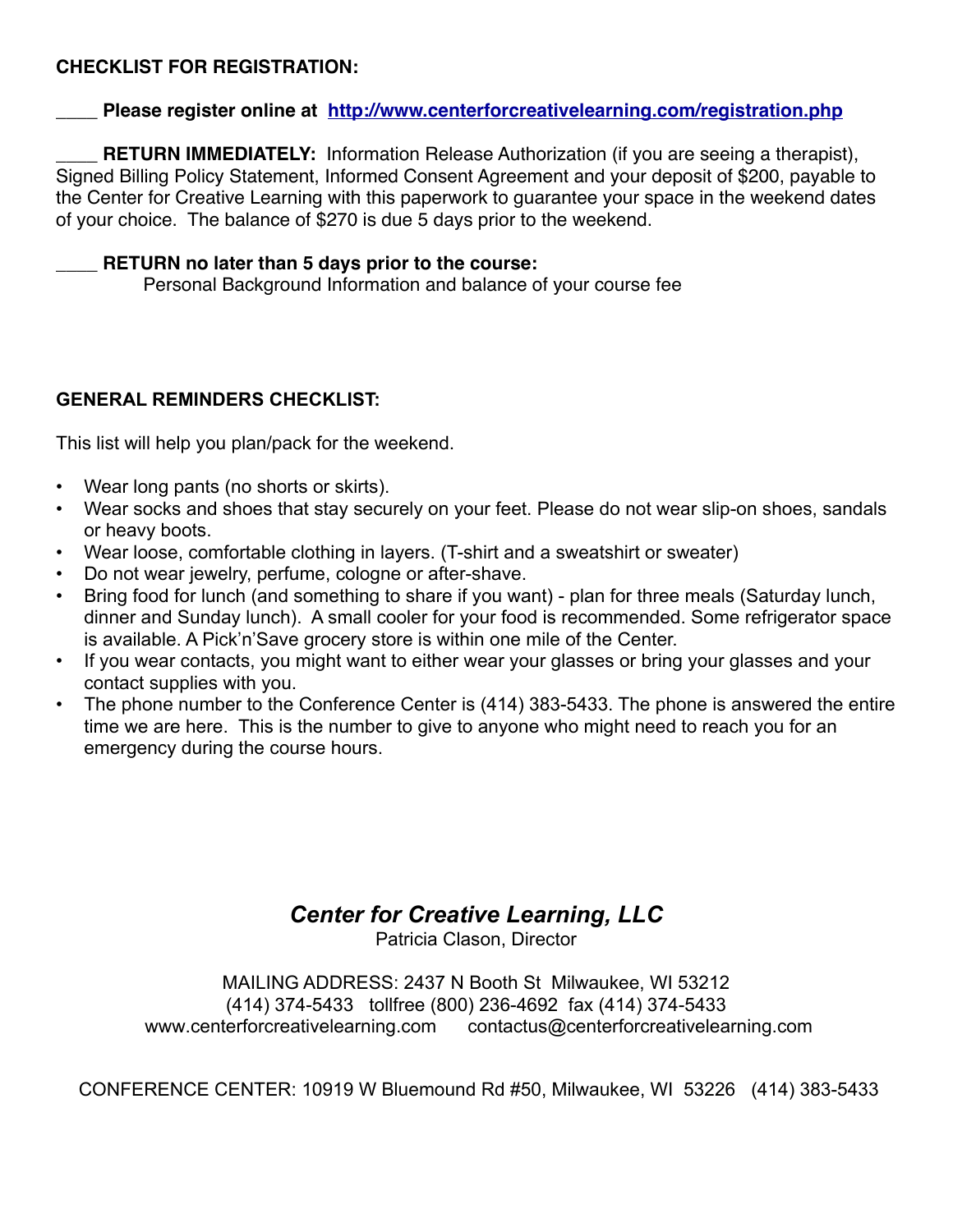# **Billing Policy**

**COST:** *Taking It Lightly* **\$470.00** 

# **STANDARD TERMS**

**DEPOSIT:** \$200 non-refundable deposit. Deposit may be transferred to another weekend if there is a medical or other emergency which prohibits your participation in the weekend in which you originally enrolled. Deposit may be paid by cash, personal check, cashiers check or money order. Third party checks are not accepted.

**PAYMENT TERMS:** Balance due at the beginning of the weekend. If personal finances are such that this is just not possible, a three month payment plan can be arranged (\$90.00 per month). Please bring three checks for \$90 pre-dated for date they can be cashed. Longer term payment plans are discouraged as it is our experience that they are often not honored.

**CREDIT CARDS:** We accept Master Card, Visa and American Express for payment.

**SCHOLARSHIP:** If personal finances do not allow full payment you may complete a scholarship application. This is a short financial statement which allows us to determine the level of need. *All persons participating in the weekend must pay some cash payment for the weekend to assure their commitment to participation.* Scholarship positions are available for weekends that are not filled with full payment students. Your participation will be confirmed on the Monday prior to the weekend. *Effective date: 4/29/09* 

I have read and understand the above billing policy and agree to the terms stated herein.

signature date date of the state of the state date of the state date of the state date of the state date

# *Center for Creative Learning, LLC*

\_\_\_\_\_\_\_\_\_\_\_\_\_\_\_\_\_\_\_\_\_\_\_\_\_\_\_\_\_\_\_\_\_\_\_\_\_\_\_\_\_\_\_\_\_\_\_\_\_ \_\_\_\_\_\_\_\_\_\_\_\_\_\_\_\_\_\_

Patricia Clason, Director

MAILING ADDRESS: 2437 N Booth St Milwaukee, WI 53212 (414) 374-5433 tollfree (800) 236-4692 fax (414) 374-5433 www.centerforcreativelearning.com contactus@centerforcreativelearning.com

CONFERENCE CENTER: 10919 W Bluemound Rd #50, Milwaukee, WI 53226 (414) 383-5433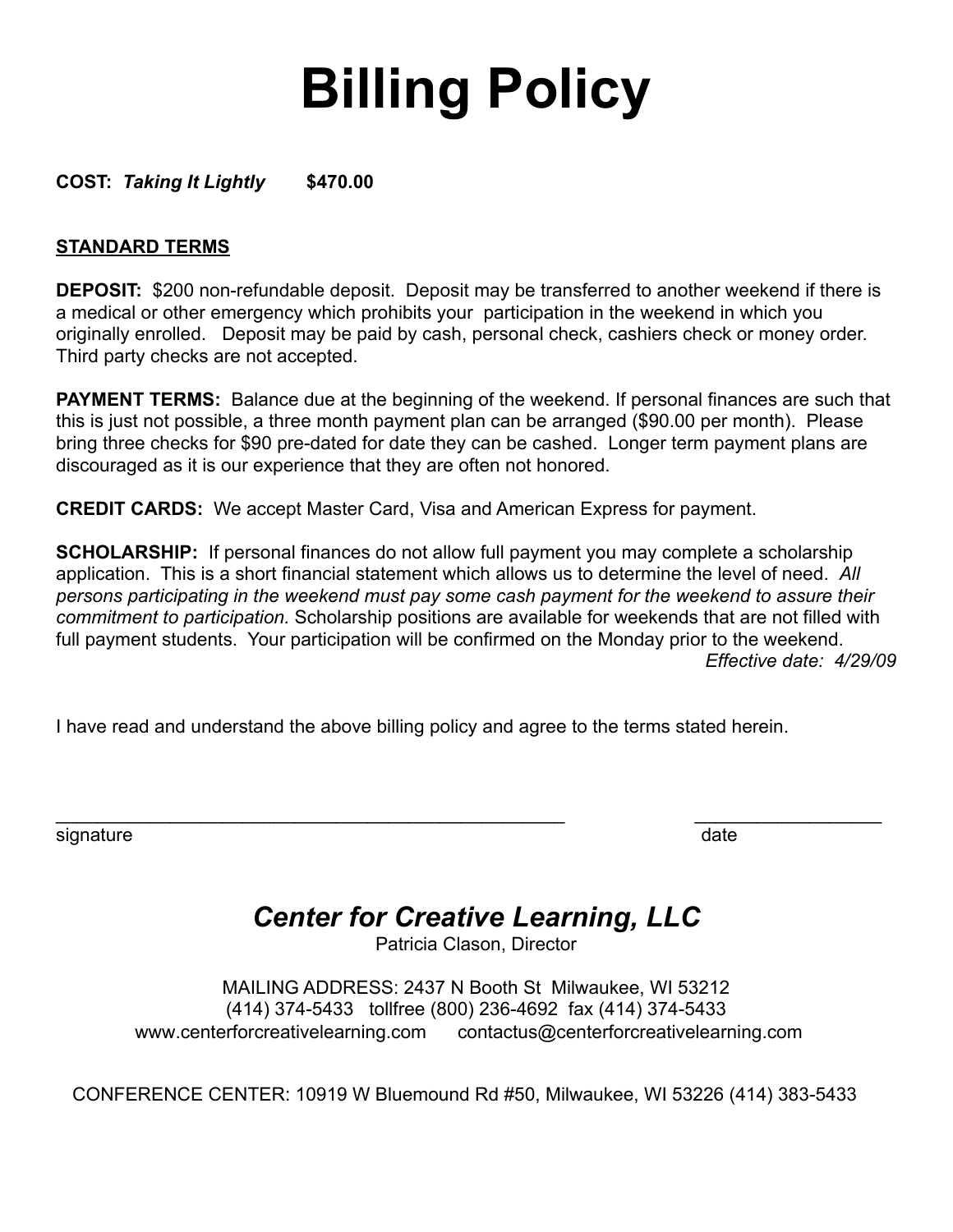# **TAKING IT LIGHTLY PERSONAL BACKGROUND INFORMATION**

*To be completed and returned at least five days prior to the weekend*

NAME Birthdate **Birthdate** 

To better assist you in achieving your goals for the TAKING IT LIGHTLY weekend course, we request that you complete the following information. It will help you in getting clear about what you want and it will give us background information that help us help you.

### **CHILDHOOD AND CURRENT FAMILY MEMBERS**

List the members of your family and descriptive information about each one (such as occupation, personality and any other information you think would be valuable background for us - such as stepparents or step bothers/sisters). When listing brothers and sisters, please list in birth order (oldest first). If a family member is no longer living, indicate cause of death, their age at death and how old you were when they died.

| First name | Age               | Description                                         |
|------------|-------------------|-----------------------------------------------------|
|            |                   |                                                     |
|            |                   |                                                     |
|            |                   |                                                     |
|            |                   |                                                     |
|            |                   |                                                     |
|            |                   |                                                     |
|            |                   |                                                     |
|            |                   |                                                     |
|            |                   |                                                     |
|            | Age               | Description                                         |
|            |                   |                                                     |
|            |                   |                                                     |
|            |                   |                                                     |
|            |                   |                                                     |
|            |                   |                                                     |
|            |                   |                                                     |
|            |                   |                                                     |
|            |                   |                                                     |
|            | <b>First Name</b> | __ Married __ Divorced __ Single __ Living Together |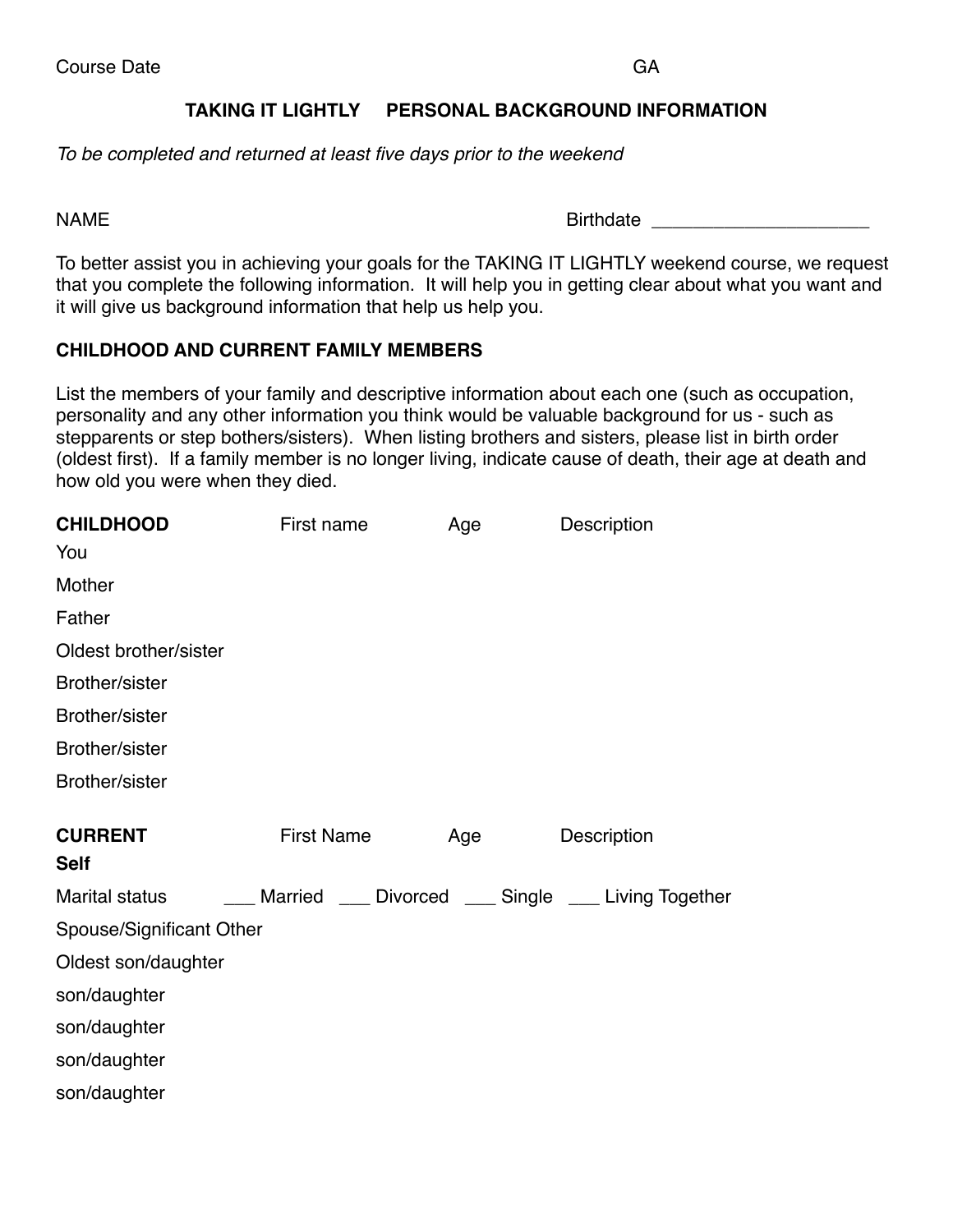Describe your job

How do you feel about your job?

Have you taken any other personal development courses? (describe)

Are you on any medication? \_\_\_\_\_\_ If so, what? for what reason/illness?

Describe any physical illnesses (major) or disabilities you have (or had)

Have you ever been in therapy? If yes, were you satisfied? Other comments about your therapy?

May we contact your therapist? Name/phone  $#$ 

What else would you like us to know about you that might be helpful to us in assisting you?

Who referred you to the Center for Creative Learning and Taking It Lightly?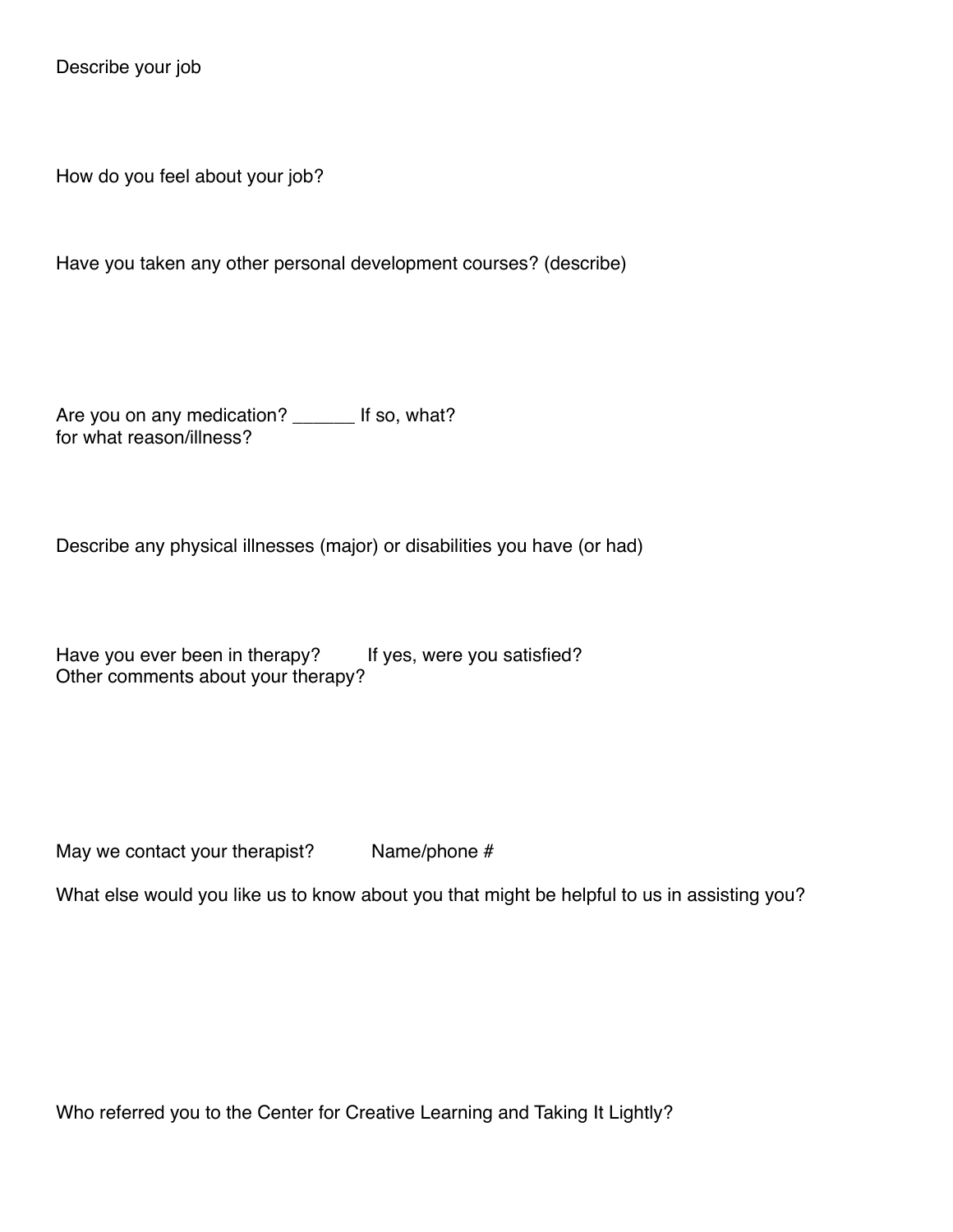**GOALS "***You won't know when you get there if you don't know where you are going"* List the most important goal/result that you want in each category: **FAMILY & INTIMATE RELATIONSHIPS**

**BUSINESS/CAREER**

**SOCIAL RELATIONSHIPS/FRIENDSHIPS**

**THE** *MOST IMPORTANT* **RESULT I WANT FROM TAKING THIS COURSE IS:**

~~~~~~~~~~~~~~~~~~~~~~~~~~~~~~~~~~~~~~~~~~~~~~~~~~~~~~~~~~~~~~~~~~~~~~~~~~~~

**For Office Use Only**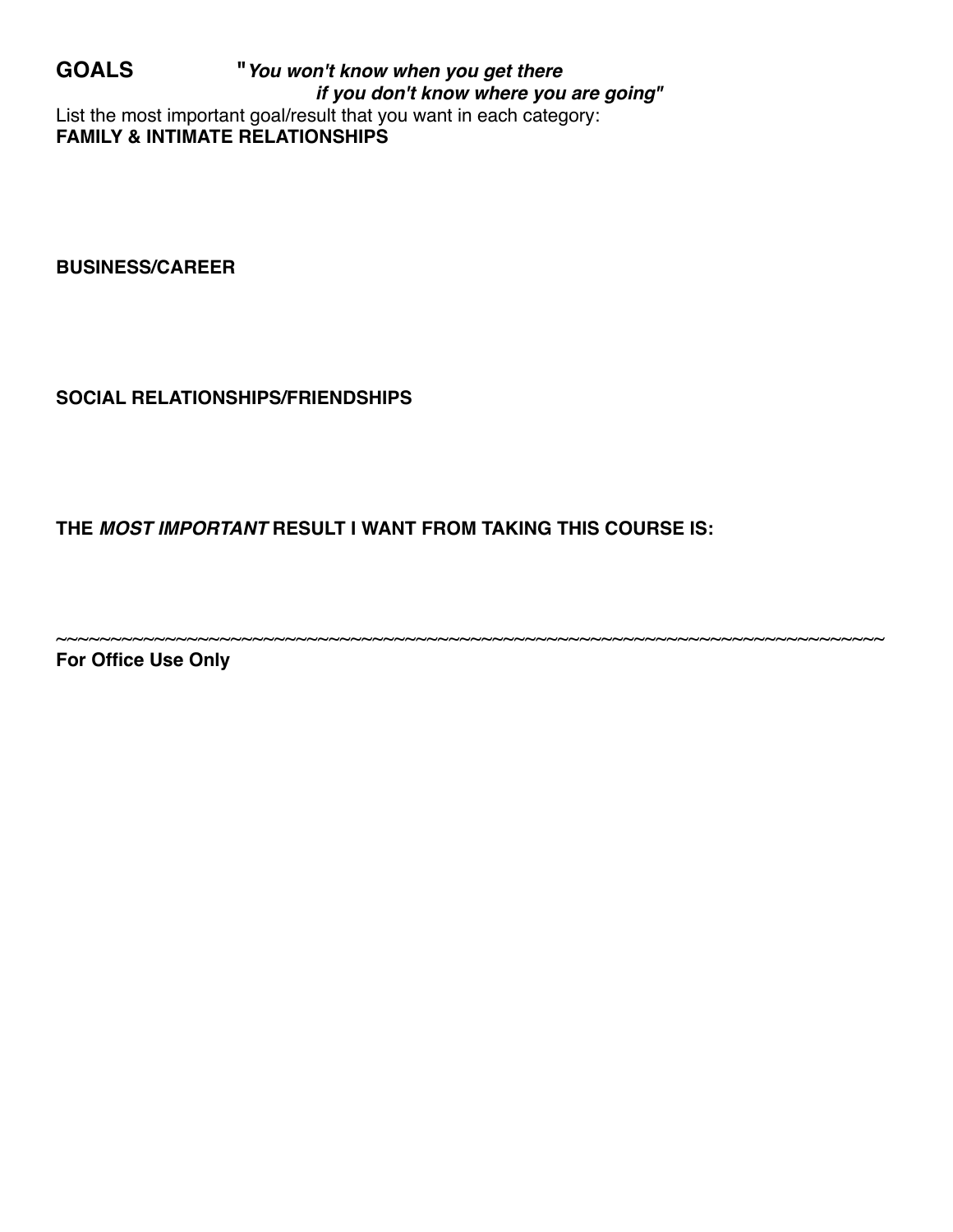# **Sexual Abuse Experiences**

Please give us some background on the sexual abuse you have experienced. Please know that this information will be kept confidential.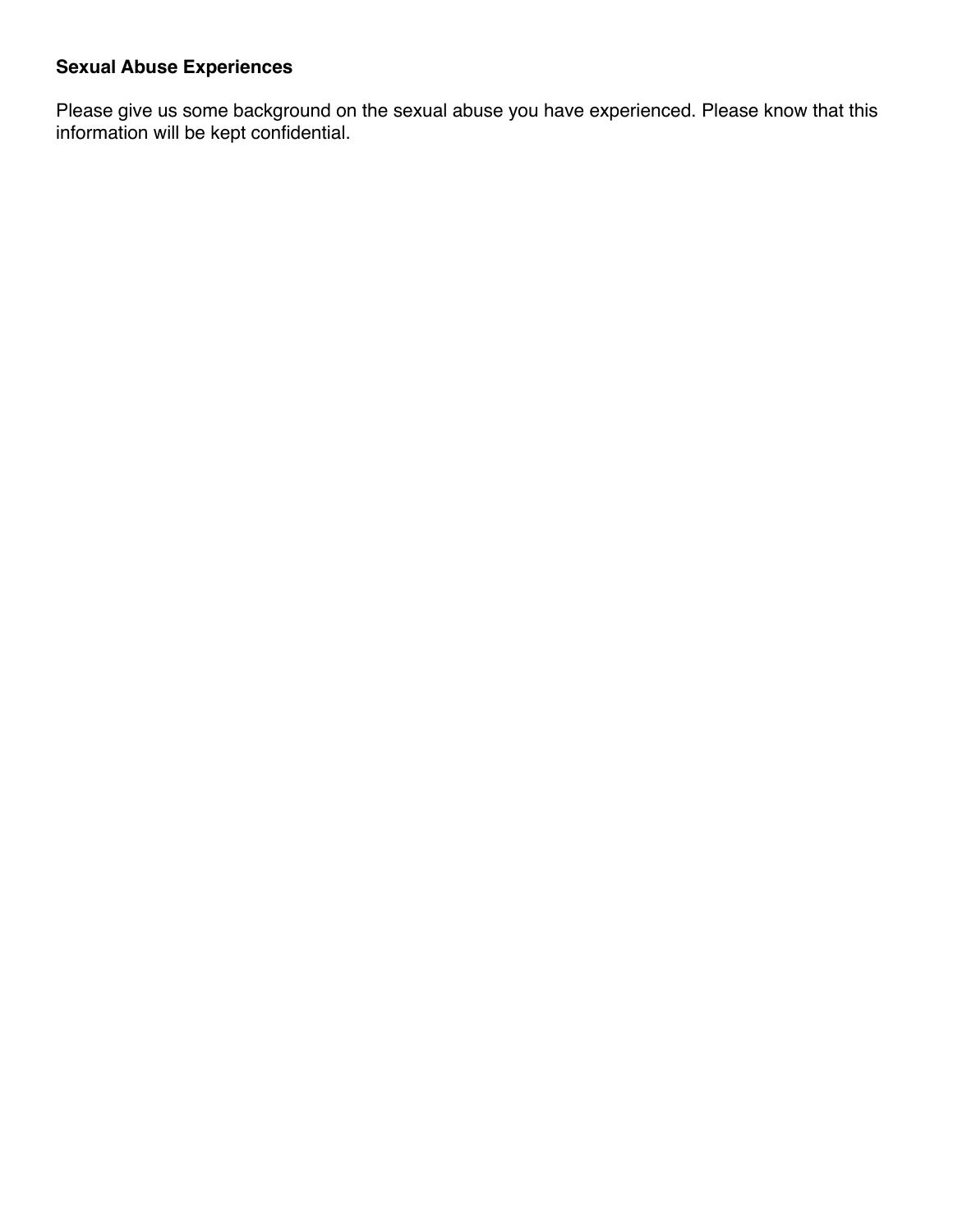TAKING IT LIGHTLY is designed to assist you in becoming aware of childhood decisions that you made in order to survive (emotionally or physically) and then choosing a new decision about the way you want to be in the world now. Please describe two circumstances from your childhood that stand out in your memory as "survival" experiences - include how you felt about each experience.

For example:

 When I was four years old, I won a contest for most beautiful hair. Later I took a pair of scissors and cut my hair. My mom was so angry that she cut my hair VERY short as a punishment. I felt angry and betrayed - because I thought I was doing something creative and "adult" and she should be proud.

SURVIVAL EXPERIENCE #1 Age

I felt

SURVIVAL EXPERIENCE #2 Age

I felt

# *Center for Creative Learning, LLC*

*Mailing Address* **- OFFICES:** 2437 N Booth Street, Milwaukee, WI 53212 (414) 374-5433 fax (414) 374-5433 (800) 236-4692 **CONFERENCE CENTER:** 1553 S 38 St, #300, Milwaukee, WI 53215 (414)383-5433 www.centerforcreativelearning.com contactus@centerforcreativelearning.com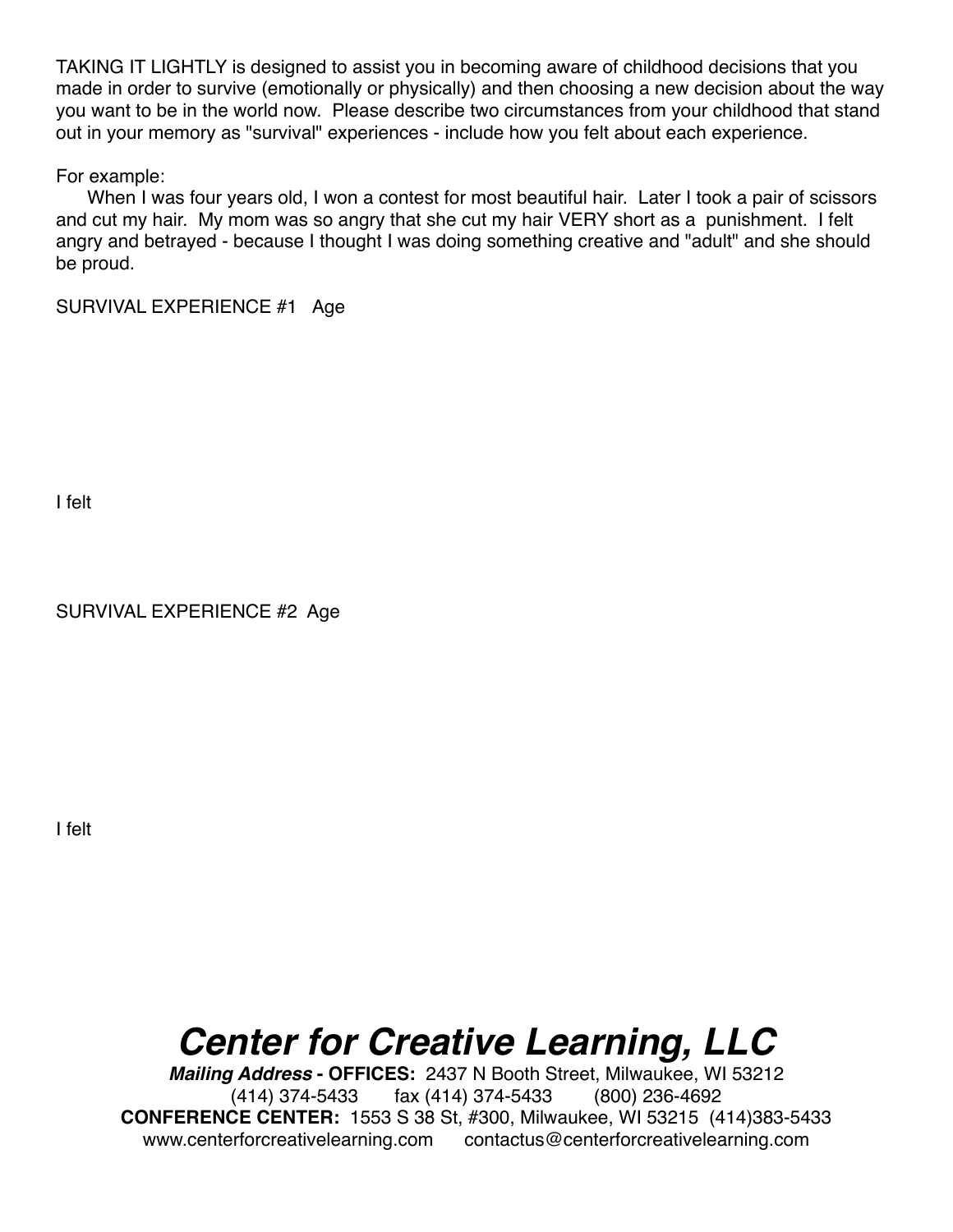# **INFORMED CONSENT AGREEMENT**

| Course name                  |       | Student's Name and address:                                                          |  |
|------------------------------|-------|--------------------------------------------------------------------------------------|--|
| Dates: Friday ______________ | Time: |                                                                                      |  |
| Saturday                     |       |                                                                                      |  |
| Sunday                       |       | zın.                                                                                 |  |
|                              |       | Home Phone (<br>) and the contract of the contract of $\mathcal{L}$                  |  |
|                              |       | Work Phone (                                                                         |  |
|                              |       | 1) I understand this course is educational and not psychotherapy or a substitute for |  |

psychotherapy.

2) I have thoroughly discussed the course with a staff member of the Center and I understand that, in addition to the benefit, there is always the risk of emotional and/or medical contingencies in such a group experience. I assume the risk, by this consent, of any accident or injury to myself or inflicted by me during the course, and hereby release the Center for Creative Learning for any liability therefore.

3) I take responsibility for consulting with a medical doctor and/or my therapist prior to participating in the course concerning any known or potential physical or mental condition which I may have, for the purpose of getting medical permission to participate. I assume the risk, by this consent, of any illness during the course, and hereby release the Center for Creative Learning for any liability therefore.

4) I hereby authorize the staff members of the Center for Creative Learning to take any reasonable steps on my behalf in the case of accident, injury or illness, including but not limited to emergency first aid; doctor, nurse and/ or ambulance services; etc. I agree to be liable for the cost of any such action taken on my behalf, and hereby release the Center for Creative Learning from any liability therefore.

5) I agree to respect the confidentiality of all participants and their remarks by keeping all material of the course private and confidential.

6) I agree to maintain sobriety (no non-prescription drugs or alcohol) from 7 pm Thursday before the course through the entire weekend.

7) I agree to be on time for all sessions as listed above.

I agree that my deposit is non-refundable and that I lose all right to any other refund if I do not attend ALL sessions of the course. Refund requests must be made in writing within seven days of completion of the course.

\_\_\_\_\_\_\_\_\_\_\_\_\_\_\_\_\_\_\_\_\_\_\_\_\_\_\_\_\_\_\_\_\_\_\_\_\_\_\_\_\_\_\_\_ \_\_\_\_\_\_\_\_\_\_\_\_\_\_\_\_\_\_\_\_\_\_\_\_\_\_

Student's signature Date Date

Parent or guardian (if student is a minor)

\_\_\_\_\_\_\_\_\_\_\_\_\_\_\_\_\_\_\_\_\_\_\_\_\_\_\_\_\_\_\_\_\_\_\_\_\_\_\_\_\_\_\_\_

### NOTICE OF CANCELLATION **TODAY'S DATE**

 You may cancel this transaction without any penalty or obligation, within three business days of the above date. If you cancel, any payments made by you under the contract and any negotiable instrument executed by you will be returned within 10 business days following receipt by Center for Creative Learning of your cancellation notice, and any security interest arising out of the transaction will be canceled.

 To cancel this transaction, mail or deliver a signed and dated copy of this cancellation notice or any other written notice, or send a telegram to:

Center for Creative Learning, 2437 N Booth St, Milwaukee, WI 53212 no later than midnight of the contraction of the contraction of the contraction of the state of the contraction.

Student signature  $1$  Date

\_\_\_\_\_\_\_\_\_\_\_\_\_\_\_\_\_\_\_\_\_\_\_\_\_\_\_\_\_\_\_\_\_\_\_\_\_\_\_\_\_\_\_\_\_\_\_\_\_ \_\_\_\_\_\_\_\_\_\_\_\_\_\_\_\_\_\_\_\_\_\_

# **CENTER FOR CREATIVE LEARNING, LLC**

OFFICE: 2437 N Booth St Milwaukee, WI 53212 (414) 374-5433 (800) 236-4692